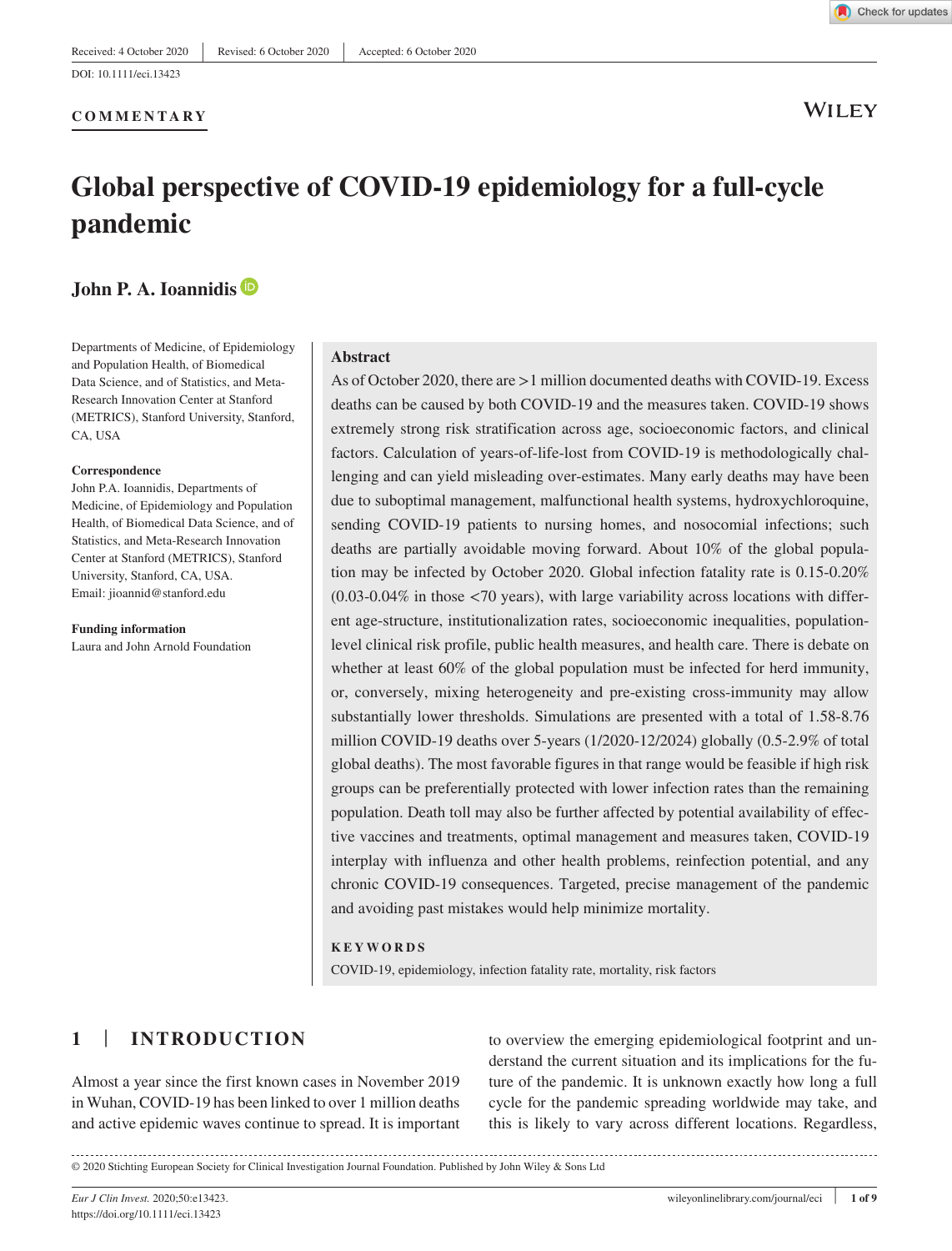insights from the first year may help optimize responses to this ongoing crisis.

#### **2** | **NUMBER OF DEATHS**

Official COVID-19 deaths reached 1 million in late September 2020. Marked differences in overall mortality rates exist across countries and locations. As of early October 2020, 66 countries recorded <1 death per 100 000 population (including 21 mostly small countries without any deaths), while 17 countries exceeded 50 deaths per 100 000. These stark differences are mostly genuine, reflecting massive variability in viral spread, substantial variability in infection fatality rate (IFR), and both under- and overcounting of deaths across locations. Limited testing still leaves some COVID-19 deaths undocumented. Conversely, many countries may count some spurious COVID-19 deaths. Death certificates are notoriously error-prone in general<sup>1</sup> and may be even more error-prone with COVID-19. Adherence to stringent clinical case definitions plus imaging/pathology documentation for SARS-CoV-2 causal impact is often lacking.<sup>2</sup> In high-income countries, almost all the deceased have known comorbidities, raising causality debates on whether some deaths are with rather than by COVID-19.<sup>3</sup> Deaths in people without documented comorbidities are more frequent in low- and mid-income countries,<sup>4</sup> but perhaps comorbidities remained undetected in resource-poor settings.

> **TABLE 1** Possible non-COVID-19 causes of excess deaths compounded by aggressive measures taken for COVID-19

| <b>Cause of excess</b><br>death                                                       | <b>Reason/comments</b>                                                                                                                         | <b>Possible time horizon for</b><br>excess deaths    |  |  |
|---------------------------------------------------------------------------------------|------------------------------------------------------------------------------------------------------------------------------------------------|------------------------------------------------------|--|--|
| People with<br>AMI and other<br>acute disease<br>not given<br>proper hospital<br>care | Patients afraid to go to hospital and hospitals<br>reducing admissions afraid of overload                                                      | Acute, during pandemic                               |  |  |
| People with<br>cancer having<br>delayed<br>treatment                                  | Postponement of cancer treatment in<br>anticipation of COVID-19 overload                                                                       | Next $5y$                                            |  |  |
| Disrupted<br>cancer<br>prevention                                                     | Inability to offer cancer prevention services<br>under aggressive measures                                                                     | Next 20 y                                            |  |  |
| Other healthcare<br>disruption                                                        | Postponement or cancellation of elective<br>procedures and regular care                                                                        | Variable for different<br>medical conditions         |  |  |
| <b>Suicides</b>                                                                       | Mental health disruption                                                                                                                       | Both acute and long-term                             |  |  |
| Violence<br>(domestic,<br>homicide)                                                   | Mental health disruption                                                                                                                       | Acute, possibly long-term                            |  |  |
| Starvation                                                                            | Disruption in food production and transport                                                                                                    | Acute, and possibly worse<br>over next several years |  |  |
| Tuberculosis                                                                          | Disruption of tuberculosis management<br>programmes                                                                                            | Next 5 y                                             |  |  |
| Childhood<br>diseases                                                                 | Disruption of vaccination programmes                                                                                                           | Next 5 y                                             |  |  |
| Alcoholism and<br>other diseases<br>of despair                                        | Mental health disruption, unemployment                                                                                                         | Next 10 y                                            |  |  |
| Multiple chronic<br>diseases                                                          | Unemployment, lack of health insurance and<br>poverty                                                                                          | Next 20 y                                            |  |  |
| Lack of proper<br>medical care                                                        | Disruption of healthcare, as hospitals<br>and health programmes get financially<br>disrupted, furlough personnel or even shut<br>down services | Next 20 y                                            |  |  |

Abbreviation: AMI, acute myocardial infarction.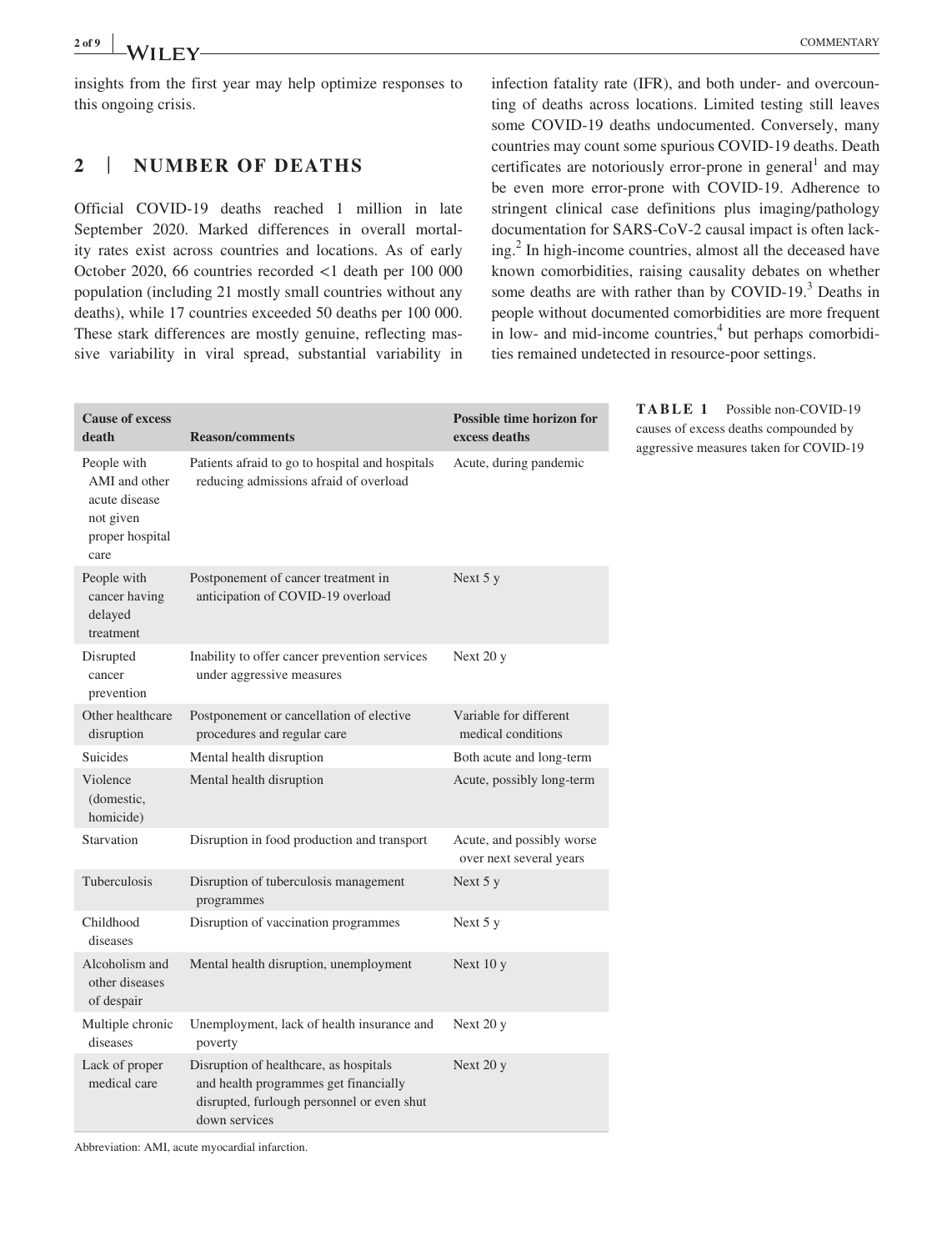# **3** | **EXCESS DEATHS FROM COVID-19 VERSUS FROM MEASURES TAKEN**

Counting population-wide excess deaths offers complementary perspectives, but exhibits considerable year-to-year variation. More importantly, differentiating between COVID-19 deaths and those due to harmful response measures is challenging.5,6 Some of the deaths due to the measures taken happen acutely (eg, due to people with acute myocardial infarction not coming to the hospital for care),  $7,8$  but the majority may accrue over longer periods of time (Table 1). There is strong evidence on the adverse effects of unemployment, financial crises, depression, and social isolation on long-term morbidity and mortality, $9-14$  but caution is needed to extrapolate this evidence to the current situation which is unprecedented in terms of the acuteness and massive impact of the measures taken. Some projections have been made for these excess deaths, and evidence is already accumulating for some of these excess death causes.<sup>7,8,15-25</sup> Putting projections together, the excess deaths from the measures taken is likely to be much larger than the COVID-19 deaths, for example, disruption of tuberculosis programmes alone is expected to cause 1.4 million extra deaths over the next 5 years and the death toll from famine can be even more staggering. However, the exact impact of these major problems has very large uncertainty, and some projections may be exaggerated (as was the cause also for COVID-19 projections).<sup>26</sup> Their excess death toll will likely depend on our ability to address these problems early on and to avoid recurrent lockdowns and other draconian measures.

# **4** | **AGE AND RISK STRATIFICATION**

COVID-19 death risk shows tremendous risk stratification with over 1000-fold variability between children and elderly nursing home residents.4,27,28 Median age of death with COVID-19 typically tracks average life expectancy in high-income countries. Life expectancy (median age of death with COVID-19) is 81 (82) in Germany, 84 (82) in Italy, 81(85) in the UK and 79 (77) in the USA. Divergence may be larger in some low-income countries, for example, India,29 perhaps because many extremely frail individuals survive to old age in high-income countries (and are candidates for succumbing to COVID-19) but not in low-income countries.

Within several countries, disadvantaged minorities have a greater toll. $30,31$  For example, in the USA, median age of COVID-19 death among Hispanic and nonwhite decedents (71 and 72 years, respectively) was 9-10 years lower than that of white decedents  $(81 \text{ years})^{32}$  The difference of median

age of COVID-19 death from life expectancy is 11 years less for Hispanics, 3 years less for nonwhites, but 2 years more for white non-Hispanics.<sup>33</sup> Similarly, UK has almost 5-fold higher COVID-19 death rate in blacks and Bangladeshi/ Pakistani than in whites.<sup>34</sup> Disadvantaged minorities tend to have lower income, worse health care (or even no health care), and unfavourable circumstances where they cannot be protected as easily. The extent to which lifestyle, nutrition, genetics, and adverse social environment may interact needs better study. Regardless, COVID-19 is a disease of inequality and it also creates even more inequality.

Besides age, socioeconomic factors and doubling of risk in men versus women, several clinical risk factors predispose for unfavourable outcome.<sup>27</sup> Substantial increases in death risk (1.5- to 5-fold) are conferred by organ transplantation, severe obesity, uncontrolled diabetes, severe chronic pulmonary obstructive disease, liver failure, kidney failure, haematological malignancy and recent cancer. There is no increased risk with hypertension or remote history of cancer and only small increases (<1.5-fold) with asthma, chronic heart disease, mild obesity and cancer 1-5 years ago.<sup>27</sup>

Further study is needed on possible effects of genetic and epigenetic factors, history of other vaccinations, air pollution, lifestyle choices and previous infection with other coronaviruses on the susceptibility to SARS-COV-2 and the severity of the infection.

#### **5** | **YEARS OF LIFE LOST**

Assuming that those dying with COVID-19 have the same profile of comorbidities as those of similar age in the general USA population, Goldstein and Lee estimated that on average, a person dying with COVID-19 loses 11.7 years of life.<sup>35</sup> However, this estimate is probably highly upward biased. Those who die with COVID-19 may have more comorbidities (and thus shorter life expectancy) than the general population at same age. Hanlon et al adjusted for comorbidities $36$  and found that this adjustment decreases the estimated average years of life lost (YLLs) only by 1 year. However, their correction is inadequate because they considered only 11 comorbidities and lacked information on comorbidity severity (which markedly affects life expectancy). Moreover, their model that considers correlated comorbidities did not even converge, apparently due to sparse data and dense correlation structure. Even then, they observed that YLLs markedly depend on the number of comorbidities, for example, those  $\geq 80$  years without comorbidities have over 10 YLLs while those with many comorbidities have only 2-4 YLLs.<sup>36</sup>

Consideration of additional comorbid conditions and careful modelling of their correlation may further shrink YLLs estimates. Separate modelling is also needed for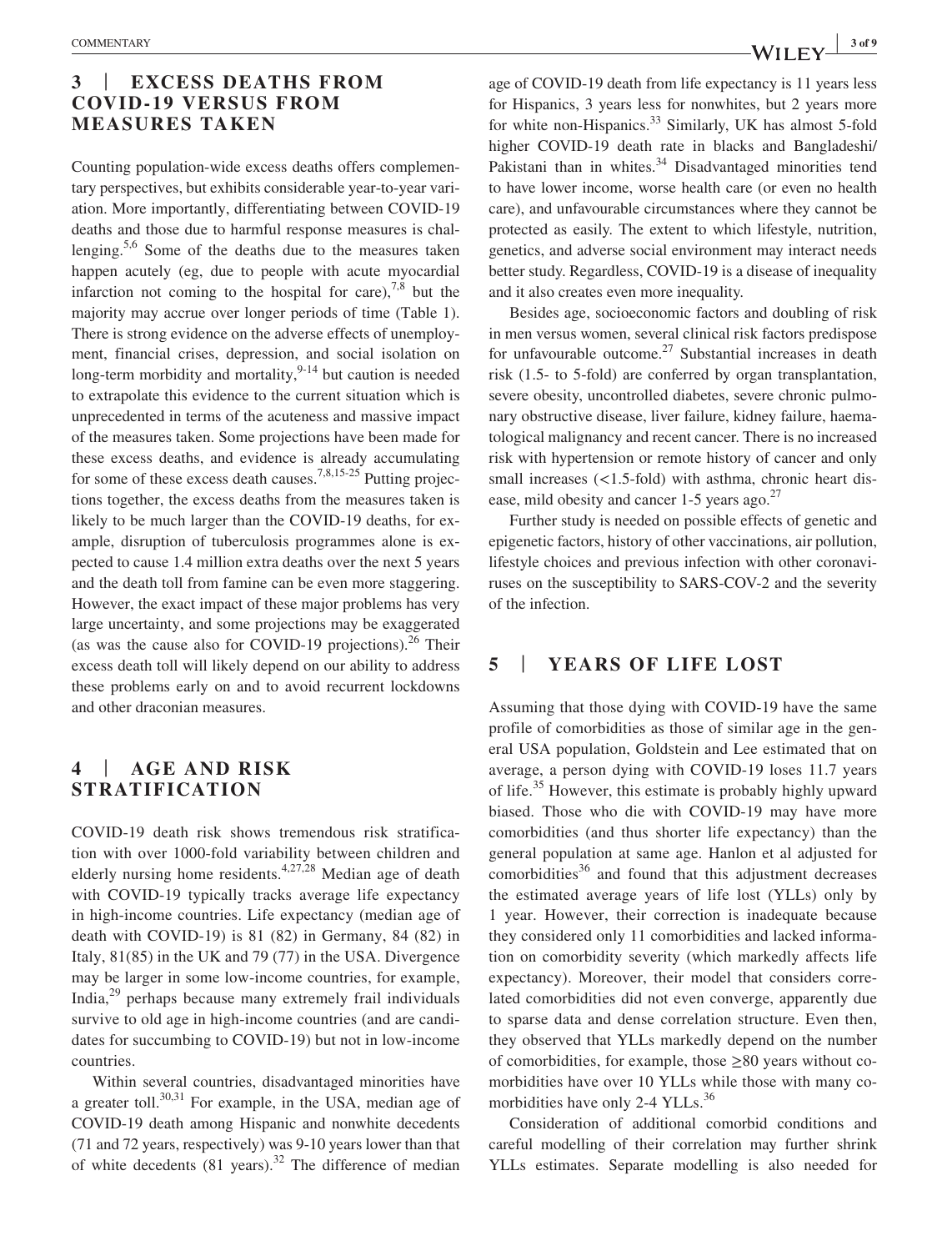institutionalized and non-institutionalized individuals, given their markedly different life expectancy. For example, it is known already from the pre-COVID era that average length of stay in nursing homes is slightly over 2 years and those who died in nursing homes had spent there on median only 5 months.<sup>37</sup> Moreover, it has long been known<sup>38</sup> and pointed again recently $39$  that traditional YLLs calculations are by default inflated because inherently they count remaining life (based on life tables with or without risk adjustments) even for people dying at their expected time without any actual life loss. Finally, quality-adjusted YLLs and disability-adjusted life years (DALYs) would add valuable information, if computed carefully for COVID-19. The quality of life of many deceased patients is limited and many have major disabilities in their pre-existing situation.

# **6** | **AVOIDABLE DEATHS**

Some/many of the first 1 million recorded deaths were potentially due to errors and mismanagement that might be avoidable moving forward. For example, some health care systems were caught unprepared<sup>3</sup>; widely used hydroxychloroquine may have increased mortality<sup>40</sup>; and suboptimal mechanical ventilation management may have worsened outcomes. Some strategic choices, for example, sending COVID-19 infected patients to nursing homes (in anticipation of predicted acute care bed shortages) probably caused many excess deaths $41$  and nosocomial infections contributed many deaths in some hard-hit locations like Lombardy. $3$  Hopefully, many of these problems can be avoided in the future. Some are more intractable than others, for example, some health care systems may remain malfunctional and lack resources. Conversely, some deaths may be averted with the wider future use of dexamethasone that decreases the risk of death in severe illness.<sup>42</sup>

# **7** | **CURRENT EXTENT OF VIRAL SPREAD**

Population seroprevalence studies published to-date<sup>43</sup> show tremendous variability in evolving spread of the infection across countries, in locations within countries, and within locations according to socioeconomic and other exposure risk features. All studies, however, agree that infections far exceed the documented PCR-positive numbers. Many infections (~40%) are entirely asymptomatic, and many more have limited symptoms and/or do not lead to testing. Underestimation may have been 50-100-fold or more in the early days of the pandemic, especially in locations with limited testing.44,45 The ratio total/documented infections has probably decreased as more testing is done. However, as of summer 2020 underestimation was apparently still 11-fold in the USA $^{46}$  and about 30-fold in India.<sup>47</sup> With 36 million documented infections worldwide as of early October 2020, the true total number of infections is probably >20 times larger: about 10% of the global population is probably already infected. This estimate is in agreement also with a recent WHO statement.<sup>48</sup> Rates of further current increase may vary markedly across locations, with some locations maintaining suppressed epidemic activity, several others showing clear decline of infections with sigmoid (Gompertz) epidemic waves, $49$  and some other experiencing continued waves or resurgence after suppressed first waves.

#### **8** | **INFECTION FATALITY RATE**

Infection fatality rate in different locations can be inferred from seroprevalence studies. While these studies have caveats,  $43$  they show IFR ranging from 0.00% to 1.54% across 82 study estimates.<sup>43</sup> Median IFR across 51 locations is 0.23% for the overall population and 0.05% for people <70 years old. IFR is larger in locations with higher overall fatalities. Given that these 82 studies are predominantly from hard-hit epicentres, IFR on a global level may be modestly lower. Average values of 0.15%-0.20% for the whole global population and  $0.03\%$ -0.04% for people  $\langle 70 \rangle$  years old as of October 2020 are plausible. These values agree also with the WHO estimate<sup>48</sup> of  $10\%$  global infection rate (hence, IFR  $\sim$  0.15%) as of early October 2020. Earlier higher quotes of average IFR that were irresponsibly circulated widely in media and social media were probably extremely flawed, as they depended on erroneous modelling assumptions, and/or focused only on selecting mostly studies from countries with high death burden (that indeed have higher IFRs), and/or were done by inexperienced authors who used overtly wrong meta-analysis methods in a situation where there is extreme between-study heterogeneity. For discussion of analytical issues, see ref. 43.

The sharp age dependence of risk means that IFR is expected to vary substantially, other things being equal, across different countries. Median population age is 15-20 years for most African countries versus 43 years in the European Union. Globally, the median age is 30; 9% of the 7.7 billion people are  $\geq 65$  years old, 50% are 25-64 and 41% are younger than 25. IFR estimates across different locations are expected (and observed) $43$  to vary many-fold based on differences in population age structure, presence of elderly institutionalized populations, socioeconomic inequalities, population-level clinical risk profile, measures taken and healthcare. It is unclear whether differences in host genetic susceptibility, viral clades and other unknown factors may also diversify IFR.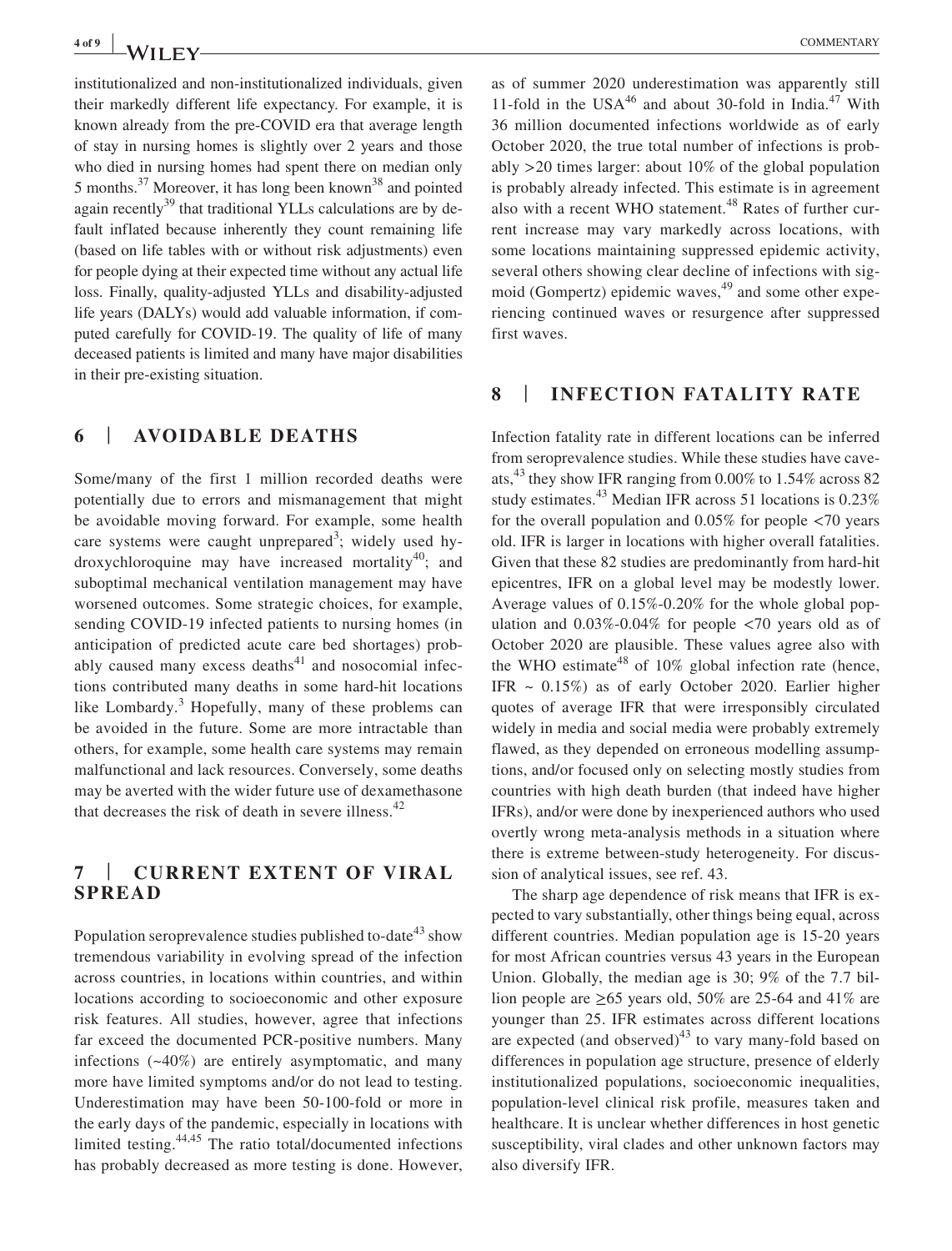|                                                  | Global<br>population<br>(millions) | <b>Infection</b><br>fatality rate | <b>Estimated COVID-19 deaths during the full cycle of the pandemic (millions)</b> |              |                                |                                |                                |
|--------------------------------------------------|------------------------------------|-----------------------------------|-----------------------------------------------------------------------------------|--------------|--------------------------------|--------------------------------|--------------------------------|
|                                                  |                                    |                                   | $PIR = 60\%$                                                                      | $PIR = 30\%$ | $PIRH = 15\%$<br>$PIRL = 30\%$ | $PIRH = 10\%$<br>$PIRL = 30\%$ | $PIRH = 10\%$<br>$PIRL = 60\%$ |
| Institutionalized frail<br>elderly               | 10                                 | 25%                               | 1.5                                                                               | 0.75         | 0.375                          | 0.25                           | 0.25                           |
| Other $>75$ y                                    | 250                                | $2\%$                             | 3                                                                                 | 1.5          | 0.75                           | 0.5                            | 0.5                            |
| Other $65-74$ y                                  | 450                                | $1\%$                             | 2.7                                                                               | 1.35         | 0.675                          | 0.45                           | 0.45                           |
| Upper-risk $<65$ y                               | 1000                               | 0.2%                              | 1.2                                                                               | 0.6          | 0.3                            | 0.2                            | 0.2                            |
| Low-risk $<65$ y                                 | 6000                               | 0.01%                             | 0.36                                                                              | 0.18         | 0.18                           | 0.18                           | 0.36                           |
| All                                              | 7710                               | 0.19%                             | 8.76                                                                              | 4.38         | 2.28                           | 1.58                           | 1.76                           |
| COVID-19/total 5-y<br>global deaths <sup>b</sup> |                                    |                                   | 2.9%                                                                              | $1.5\%$      | $0.8\%$                        | $0.5\%$                        | $0.6\%$                        |

**TABLE 2** Estimated COVID-19 deaths during the full cycle of the pandemic under different scenarios of population infection rate (PIR) that is the same across all risk strata or differs in high-risk (PIRH) and low-risk (PIRL) strata<sup>a</sup>

a Simulations are given for illustrative purposes and need to be seen with great caution. They should not be interpreted by any means that a 'herd immunity' strategy is proposed where people are encouraged to become infected. It is also unknown whether a full cycle would last 5 y, or less or more, and what the long-term behaviour of SARS-CoV-2 would be (eg, whether it may behave like the other four coronaviruses that cause sporadic outbreaks). Infection fatality rate is classified here in 5 bins for parsimony, but of course risk functions in reality are continuous. The presented simulations correspond to a global infection fatality rate (IFR) of 0.19% if people in all risk strata have an equal chance of infection, but this would vary across locations and countries, for example, the same assumptions translate to IFR =  $0.37\%$  in the USA (0.25% in non-institutionalized people) versus approximately 0.1% in India. IFR can be modulated to decrease sharply if high-groups are selectively protected, while it may increase sharply if high-risk groups are infected more frequently than low-risk groups.

b Assuming 300 million deaths in 1/2020-12/2024.

## **9** | **FUTURE POTENTIAL PANDEMIC SPREAD**

Per standard epidemic modelling, a basic reproductive number of 2.5 translates to  $1-(1/2.5) = 60\%$  of the population required to be infected to reach 'herd immunity'. However, these estimates assume equal mixing within populations, while real-world heterogeneity is the norm. Seroprevalence values approaching 60% have been documented in overcrowded urban areas in India<sup>50</sup> or South America<sup>51</sup> and highly congested settings, for example, aircraft carriers.<sup>52</sup> With mixing heterogeneity, lower values, for example,  $43\%^{53}$ or even  $10\%$ -20%<sup>54</sup> have been proposed as required thresholds to stop epidemic propagation. Moreover, multiple studies have identified pre-existing cellular immunity that may be effective against SARS-CoV-2 in 20%-50% of participant samples.<sup>55-57</sup> If so, the proportion of people who need to be infected to reach herd immunity may be much lower than originally estimated. Thresholds for herd immunity remain a contested, but crucial issue as they determine the projected potential total fatalities.

# **10** | **TOTAL FATALITIES IN A FULL-CYCLE PANDEMIC**

Table 2 shows illustrative projections for total global COVID-19 deaths for a full cycle of the pandemic without considering modifications due to currently unavailable or unknown factors (eg, vaccines, see next section). The time it takes for the pandemic to unfold may vary across locations, depending on original seeding load, timing of re-seedings and real-world effectiveness of employed non-pharmaceutical interventions—a hotly debated topic beyond the scope of the current article. It is argued that 2-5 years may be needed for full cycling.58 However, some locations around the world may have already completed a largely full cycle, while others may remain mostly unscathed by the virus (but thus also continuously susceptible) for long even without effective vaccines, for example if they continue to block seeding from external sources.

Table 2 simulations show that if eventually 60% of the global population is infected and there is the same risk of infection across all risk strata, the total number of deaths is expected to be 8.76 million for the full cycle. If one assumes a 5-year horizon, this represents 2.9% of all deaths globally in the period 2020-2024. If only 30% of the global population is infected (a more plausible expectation) without differentiation across risk strata, the total number of deaths (4.38 million) is 1.5% of all deaths globally in 2020-2024. Further major reductions in total deaths can be achieved, if measures succeed to keep infection rates in high-risk groups at half or one-third of the rate in remaining populations: 2.28 and 1.58 million deaths, respectively, would represent only 0.8% and 0.5% of all deaths globally. If the infection rate among high-risk groups can be kept at 10%, then even if 60% of the remaining population is infected, total COVID-19 death count would remain 1.76 million. Given that >1 million deaths are already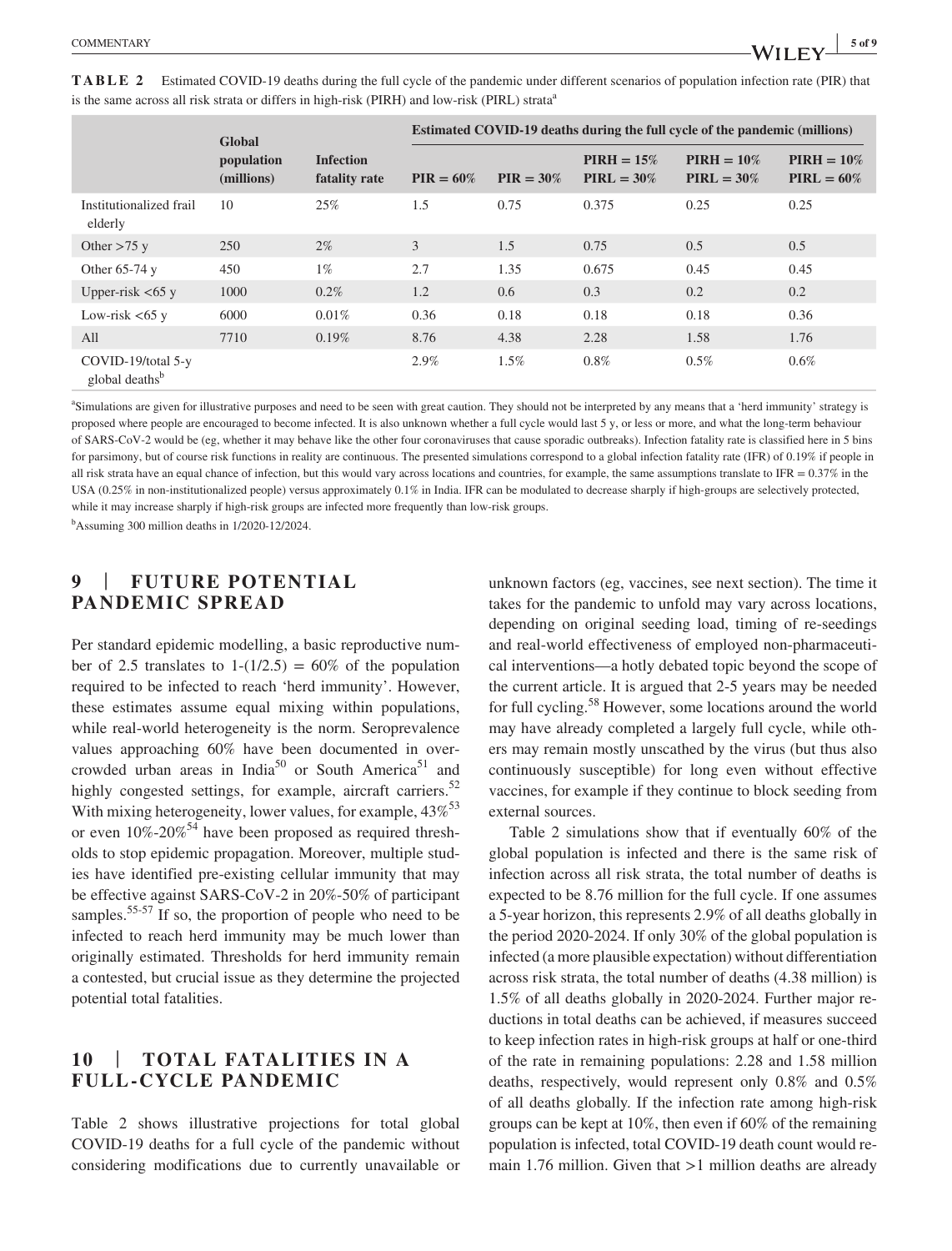# **6 of 9 <sup>|</sup>** COMMENTARY

documented as of October 2020, if the minority of high-risk individuals can be preferentially protected with modest effectiveness, the remaining deaths would be fewer than those already accrued. The proportion of global quality-adjusted or disability-adjusted life years lost due to COVID-19 may be even less than the proportion contributed in terms of death counts, as discussed above.

In the first half of 2020, high-risk groups were not strongly preferentially protected in many locations. In fact, in some countries, some high-risk groups were probably infected at higher rates than low-risk groups. Horizontal lockdown protected several low-risk groups (eg, wealthy healthy professionals working from home) more than high-risk groups who could not shelter effectively. This applies both to people at high risk because of socioeconomic inequalities (eg, homeless, low-wage essential workers and minorities in the USA, poor urban dwellers and manual workers in Latin America), as well as age group and debilitation (eg, with massive infections in nursing homes in USA and Europe). Large seroprevalence studies with sufficient participants in different age strata to allow meaningful comparisons suggest that, compared with younger people, non-institutionalized people  $>65$  years were equally likely to be infected in Spain,  $59$ slightly less likely to be infected in the USA, $46$  and substantially less likely to be infected in England. $60$  Moreover, as discussed above, minorities and poor people were often disproportionately infected.

#### **11** | **ADDITIONAL FACTORS THAT MAY SHAPE THE PANDEMIC FOOTPRINT**

Box 1 summarizes several other factors that may affect the total pandemic toll. Those that have the highest likelihood of occurring may have positive impact, further reducing the pandemic impact. Emergence of effective and safe vaccines and additional effective treatments, and avoidance of ineffective and detrimental management options are all highly desirable. As of October 2020, it is precarious to speculate about their exact impact, which may vary from very modest to paradigm-changing. Conversely, highly disruptive measures (eg, lockdown) may drain resources and hinder responding to the pandemic, besides whatever other major adverse effects they may have on other health problems and society at large.<sup>61</sup>

The co-existence of COVID-19 and seasonal influenza remains a major unknown as of October 2020. Preliminarily, there is some evidence that influenza seems suppressed while the COVID-19 pandemic is active.<sup>62</sup> If true, this may reflect effectiveness of hygiene, masks and non-pharmaceutical social distancing measures against influenza as well. In addition, one perspective is that there is a pool of frail, susceptible

#### **Box 1 Additional factors that may affect the toll from the COVID-19 pandemic**

- Vaccines—successful development, availability, effectiveness, safety, uptake, coverage of highrisk populations, impact on transmission, duration of protection.
- Development and use of effective treatments and management options and avoidance of detrimental ones
- Impact of economic and social disruption on the course and management of the pandemic
- Public health and personal hygiene measures
- Interplay with other emerging health problems respiratory infectious (eg, influenza), other infectious (eg, tuberculosis), other diseases induced/ worsened by the epidemic response (eg, competing for resources)
- Re-infection potential—loss of immunity and/or mutating virus
- Chronic COVID-19 disease consequences and long-term morbidity leading to late mortality
- Catastrophic chaotic events (eg, wars, riots, revolutions and other social meltdown)

individuals who are at high risk of succumbing to respiratory viruses. Thus, a less severe season may be followed by a more severe one, and vice versa. Moreover, influenza and SARS-CoV-2 would be competing for the same pool of susceptible individuals. In the absence of COVID-19, influenza would be expected to kill 2.5 million people or more in 5 years, including approximately 150 000 children <5 years old. It would be very interesting to note whether its death toll in 2020-2024 is actually smaller, given the advent of COVID-19. An optimistic scenario would be that influenza recedes during COVID-19 waves, and that total number of deaths during 2021-2024 due to respiratory pathogens is cumulatively not much different from pre-COVID-19 4-year periods. Conversely, the pessimistic scenario is that influenza and COVID-19 both strike heavily and concurrently with multiplicative adverse impact.

Another unknown feature is the exact frequency, timing and clinical severity of re-infections from SARS-CoV2. Data to-date do not suggest that this is a significant contributor to mortality, but the impact of re-infections needs long-term tracking. Long-term morbidity and mortality among COVID-19-infected patients are also poorly understood and systematic study is needed.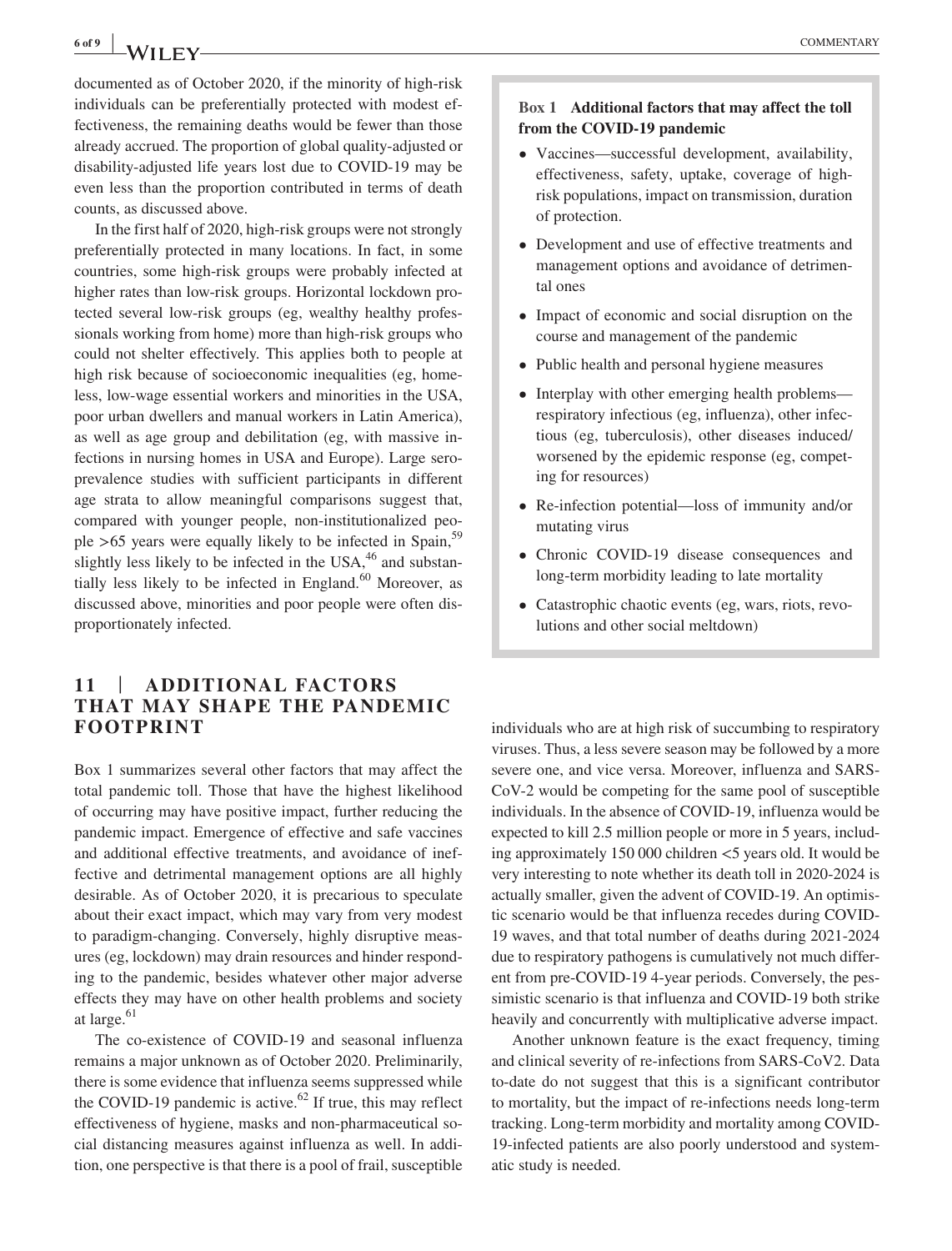Finally, both COVID-19 and the response measures (especially if they are too aggressive) can disrupt life, economy, civilization and society at large. A catastrophic impact on mental health is already well documented.<sup>63</sup> Catastrophic social meltdown and chaotic events such as riots, wars and revolutions have unpredictable dynamics but, if they happen, can be devastating. Many measures taken to halt the pandemic may be seriously destabilizing, adding hundreds of millions of people at the brink of starvation, skyrocketing unemployment and resulting in recrudescence of other infectious diseases such as tuberculosis and childhood diseases from disrupted vaccination schedules.<sup>64</sup> Learning to live with COVID-19 and using effective, precise, least disruptive measures is essential to avoid such disasters and to help minimize the adverse impact of the pandemic.

#### **CONFLICT OF INTEREST**

None.

#### **FUNDING INFORMATION**

No funding was received for this work. METRICS has been supported by grants from the Laura and John Arnold Foundation.

#### **ORCID**

*John P. A. Ioannidis* **[https://orcid.](https://orcid.org/0000-0003-3118-6859)** [org/0000-0003-3118-6859](https://orcid.org/0000-0003-3118-6859)

#### **REFERENCES**

- 1. McGivern L, Shulman L, Carney JK, Shapiro S, Bundock E. Death certification errors and the effect on mortality statistics. *Public Health Rep*. 2017;132(6):669-675. [https://doi.org/10.1177/00333](https://doi.org/10.1177/0033354917736514) [54917736514](https://doi.org/10.1177/0033354917736514)
- 2. Spencer E, Jefferson T, Brassey J, Heneghan C. When is covid covid?. [https://www.cebm.net/covid-19/when-is-covid-covid/.](https://www.cebm.net/covid-19/when-is-covid-covid/) Accessed October 4, 2020.
- 3. Boccia S, Ricciardi W, Ioannidis JPA. What other countries can learn from Italy during the COVID-19 pandemic. *JAMA Intern Med*. 2020;180:987-988. [https://doi.org/10.1001/jamaintern](https://doi.org/10.1001/jamainternmed.2020.1447) [med.2020.1447](https://doi.org/10.1001/jamainternmed.2020.1447)
- 4. Ioannidis JPA, Axfors C, Contopoulos-Ioannidis DG. Populationlevel COVID-19 mortality risk for non-elderly individuals overall and for non-elderly individuals without underlying diseases in pandemic epicenters. *Envir Res*. 2020;188:109890.
- 5. Woolf SH, Chapman DA, Sabo RT, Weinberger DM, Hill L. Excess deaths from COVID-19 and other causes, March-April 2020. *JAMA*. 2020;324(5):510-513. [https://doi.org/10.1001/](https://doi.org/10.1001/jama.2020.11787) [jama.2020.11787](https://doi.org/10.1001/jama.2020.11787)
- 6. VanderWeele TJ. Challenges estimating total lives lost in COVID-19 decisions: consideration of mortality related to unemployment, social isolation, and depression. *JAMA*. 2020;324(5):445-446.
- 7. De Filippo O, D'Ascenzo F, Angelini F, et al. Reduced rate of hospital admissions for ACS during covid-19 outbreak in northern Italy. *N Engl J Med*. 2020;383(1):88-89. [https://doi.org/10.1056/](https://doi.org/10.1056/NEJMc2009166) [NEJMc2009166](https://doi.org/10.1056/NEJMc2009166)
- 8. Metzler B, Siostrzonek P, Binder RK, Bauer A, Reinstadler SJ. Decline of acute coronary syndrome admissions in Austria since the outbreak of COVID-19: the pandemic response causes cardiac collateral damage. *Eur Heart J*. 2020;41(19):1852-1853.
- 9. Roelfs DJ, Shor E, Davidson KW, Schwartz JE. Losing life and livelihood: a systematic review and meta-analysis of unemployment and all-cause mortality. *Soc Sci Med*. 2011;72(6):840-854. <https://doi.org/10.1016/j.socscimed.2011.01.005>
- 10. Holt-Lunstad J, Smith TB, Baker M, Harris T, Stephenson D. Loneliness and social isolation as risk factors for mortality: a meta-analytic review. *Perspect Psychol Sci*. 2015;10(2):227-237.
- 11. Case A, Deaton A. *Deaths of despair and the future of capitalism*. Princeton, NJ: Princeton University Press; 2020.
- 12. Wei J, Hou R, Zhang X, et al. The association of late-life depression with all-cause and cardiovascular mortality among community-dwelling older adults: systematic review and meta-analysis. *Br J Psychiatry*. 2019;215(2):449-455.<https://doi.org/10.1192/bjp.2019.74>
- 13. Laliotis I, Ioannidis JPA, Stavropoulou C. Total and cause-specific mortality before and after the onset of the Greek economic crisis: an interrupted time-series analysis. *Lancet Public Health*. 2016;1(2):e56-e65. [https://doi.org/10.1016/S2468-2667\(16\)30018](https://doi.org/10.1016/S2468-2667(16)30018-4) [-4](https://doi.org/10.1016/S2468-2667(16)30018-4)
- 14. Brooks SK, Webster RK, Smith LE, et al. The psychological impact of quarantine and how to reduce it: rapid review of the evidence. *Lancet*. 2020;395(10227):912-920. [https://doi.org/10.1016/](https://doi.org/10.1016/S0140-6736(20)30460-8) [S0140-6736\(20\)30460-8](https://doi.org/10.1016/S0140-6736(20)30460-8)
- 15. Sud A, Jones M, Broggio J, et al. Collateral damage: the impact on outcomes from cancer surgery of the COVID-19 pandemic. *Ann Oncol*. 2020;31(8):1065-1074. [https://doi.org/10.1016/j.](https://doi.org/10.1016/j.annonc.2020.05.009) [annonc.2020.05.009](https://doi.org/10.1016/j.annonc.2020.05.009)
- 16. Stephenson J. Sharp drop in routine vaccinations for us children amid COVID-19 pandemic. *JAMA Health Forum*. 2020;1(5):e200608. Accessed October 4, 2020. [https://jamanetwork.com/channels/](https://jamanetwork.com/channels/health-forum/fullarticle/2766119) [health-forum/fullarticle/2766119](https://jamanetwork.com/channels/health-forum/fullarticle/2766119)
- 17. Docherty K, Butt J, de Boer R, et al. Deaths from covid-19: who are the forgotten victims? *medRxiv*. 2020 (preprint). [https://www.](https://www.medrxiv.org/content/10.1101/2020.04.21.20073114v2.abstract) [medrxiv.org/content/10.1101/2020.04.21.20073114v2.abstract](https://www.medrxiv.org/content/10.1101/2020.04.21.20073114v2.abstract)
- 18. Moser DA, Glaus J, Frangou S, Schechter DS. Years of life lost due to the psychosocial consequences of COVID-19 mitigation strategies based on Swiss data. *medRxiv*. 2020 (preprint). [https://www.](https://www.medrxiv.org/content/10.1101/2020.04.17.20069716v2.abstract) [medrxiv.org/content/10.1101/2020.04.17.20069716v2.abstract](https://www.medrxiv.org/content/10.1101/2020.04.17.20069716v2.abstract)
- 19. Roesch E, Amin A, Gupta J, García-Moreno C. Violence against women during covid-19 pandemic restrictions. *BMJ*. 2020;7(369):m1712.<https://doi.org/10.1136/bmj.m1712>
- 20. Boman JH 4th, Gallupe O. Has COVID-19 changed crime? Crime rates in the United States during the pandemic. *Am J Crim Justice*. 2020;8:1-9.<https://doi.org/10.1007/s12103-020-09551-3>
- 21. Picheta R. *Coronavirus pandemic will cause global famines of "biblical proportions," UN warns*. Atlanta, GA: CNN; 2020. [https://www.cnn.com/2020/04/22/africa/coronavirus-famine-un](https://www.cnn.com/2020/04/22/africa/coronavirus-famine-un-warning-intl/index.html)[warning-intl/index.html](https://www.cnn.com/2020/04/22/africa/coronavirus-famine-un-warning-intl/index.html)
- 22. Zumla A, Marais BJ, McHugh TD, et al. COVID-19 and tuberculosis-threats and opportunities. *Int J Tuberc Lung Dis*. 2020;24(8):757-760. <https://doi.org/10.5588/ijtld.20.0387>
- 23. Ribeiro F, Leist A. Who is going to pay the price of Covid-19? Reflections about an unequal Brazil. *Int J Equity Health*. 2020;19(1):91. <https://doi.org/10.1186/s12939-020-01207-2>
- 24. Fu SJ, George EL, Maggio PM, Hawn M, Nazerali R. The consequences of delaying elective surgery: surgical perspective. *Ann*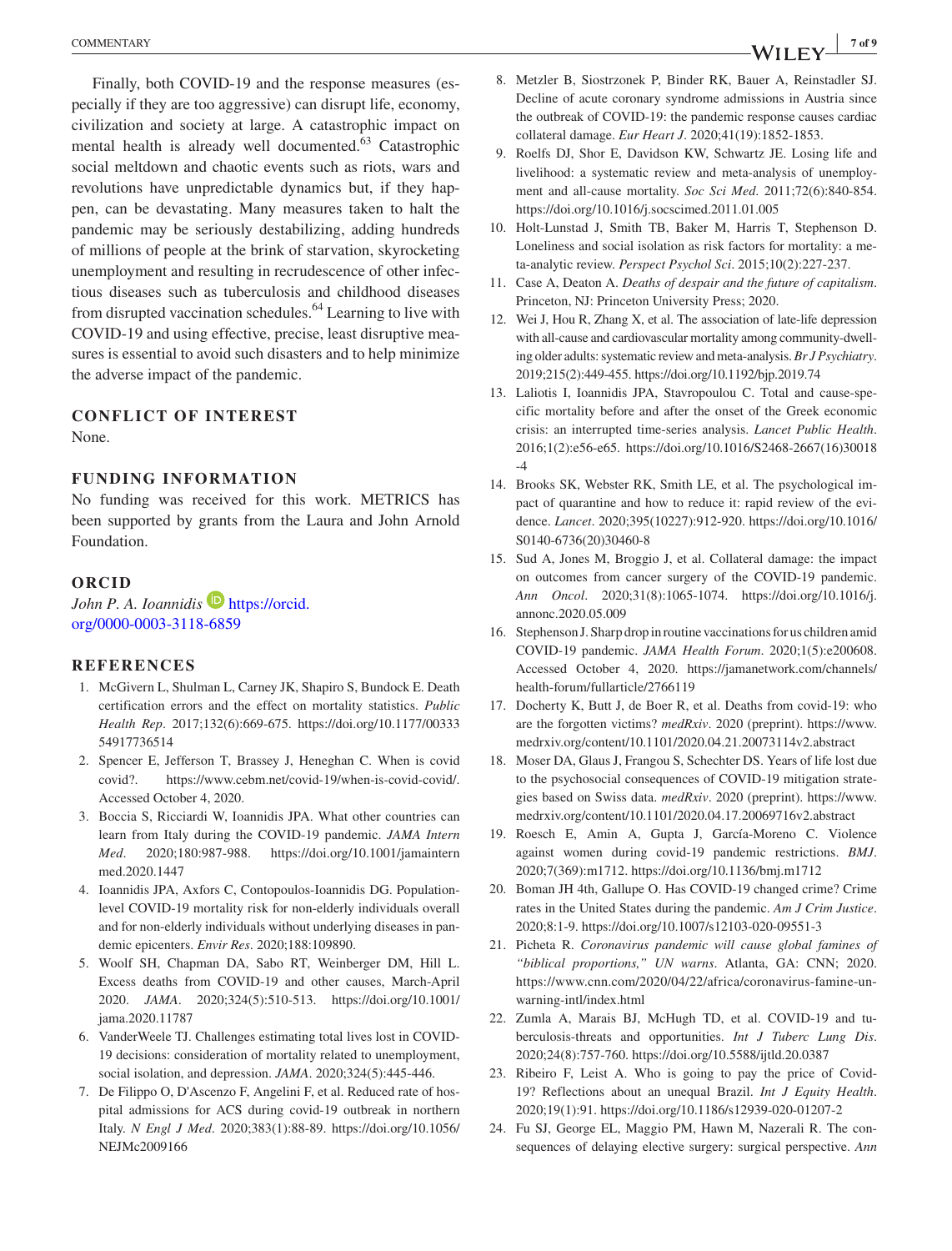**8 of 9 <sup>|</sup>** COMMENTARY

*Surg*. 2020;272(2):e79-e80. [https://doi.org/10.1097/SLA.00000](https://doi.org/10.1097/SLA.0000000000003998) [00000003998](https://doi.org/10.1097/SLA.0000000000003998)

- 25. Del Vecchio BG, Calabrese E, Biancone L, Monteleone G, Paoluzi OA. The impact of COVID-19 pandemic in the colorectal cancer prevention. *Int J Colorectal Dis*. 2020;35(10):1951-1954. [https://](https://doi.org/10.1007/s00384-020-03635-6) [doi.org/10.1007/s00384-020-03635-6](https://doi.org/10.1007/s00384-020-03635-6)
- 26. Ioannidis JP. Coronavirus disease 2019: the harms of exaggerated information and non-evidence-based measures. *Eur J Clin Invest*. 2020;50(4):e13222. <https://doi.org/10.1111/eci.13222>
- 27. Williamson EJ, Walker AJ, Bhaskaran K, et al. Factors associated with COVID-19-related death using OpenSAFELY. *Nature*. 2020;584(7821):430-436. [https://doi.org/10.1038/s4158](https://doi.org/10.1038/s41586-020-2521-4) [6-020-2521-4](https://doi.org/10.1038/s41586-020-2521-4)
- 28. Arons MM, Hatfield KM, Reddy SC, et al. Presymptomatic SARS-CoV-2 infections and transmission in a skilled nursing facility. *N Engl J Med*. 2020;382(22):2081-2090. [https://doi.org/10.1056/](https://doi.org/10.1056/NEJMoa2008457) [NEJMoa2008457](https://doi.org/10.1056/NEJMoa2008457)
- 29. Laxminarayan R, Wahl B, Dudala SR, et al. Epidemiology and transmission dynamics of COVID-19 in two Indian states. *Science*. 2020:abd7672.<https://doi.org/10.1126/science.abd7672>
- 30. Pan D, Sze S, Minhas JS, et al. The impact of ethnicity on clinical outcomes in COVID-19: a systematic review. *EClin Med*. 2020;23:e100404.
- 31. Anderson G, Frank JW, Naylor CD, Wodchis W, Feng P. Using socioeconomics to counter health disparities arising from the covid-19 pandemic. *BMJ*. 2020;8(369):m2149. [https://doi.org/10.1136/](https://doi.org/10.1136/bmj.m2149) [bmj.m2149](https://doi.org/10.1136/bmj.m2149)
- 32. Wortham JM, Lee JT, Athomsons S, et al. Characteristics of persons who died with COVID-19 — United States, February 12–May 18, 2020. *MMWR Morb Mortal Wkly Rep*. 2020;69(28):923-929.
- 33. In: [https://www.cdc.gov/nchs/data/nvsr/nvsr68/nvsr68\\_07-508.](https://www.cdc.gov/nchs/data/nvsr/nvsr68/nvsr68_07-508.pdf) [pdf.](https://www.cdc.gov/nchs/data/nvsr/nvsr68/nvsr68_07-508.pdf) Accessed October 4, 2020.
- 34. In: [https://www.ons.gov.uk/peoplepopulationandcommunity/healt](https://www.ons.gov.uk/peoplepopulationandcommunity/healthandsocialcare/conditionsanddiseases/articles/coronaviruscovid19in10charts/2020-09-24) [handsocialcare/conditionsanddiseases/articles/coronaviruscovi](https://www.ons.gov.uk/peoplepopulationandcommunity/healthandsocialcare/conditionsanddiseases/articles/coronaviruscovid19in10charts/2020-09-24) [d19in10charts/2020-09-24.](https://www.ons.gov.uk/peoplepopulationandcommunity/healthandsocialcare/conditionsanddiseases/articles/coronaviruscovid19in10charts/2020-09-24) Accessed October 4, 2020.
- 35. Goldstein JR, Lee RD. Demographic perspectives on the mortality of COVID-19 and other epidemics. *Proc Natl Acad Science USA*. 2020;117(36):22035-22041. [https://doi.org/10.1073/pnas.20063](https://doi.org/10.1073/pnas.2006392117) [92117](https://doi.org/10.1073/pnas.2006392117)
- 36. Hanlon P, Chadwick F, Shah A, et al. COVID-19 exploring the implications of long-term condition type and extent of multimorbidity on years of life lost: a modelling study. *Wellcome Open Res*. 2020;5:75.<https://doi.org/10.12688/wellcomeopenres.15849.1>
- 37. Kelly A, Conell-Price J, Covinsky K, et al. Lengths of stay for older adults residing in nursing homes at the end of life. *J Am Geriatr Soc*. 2010;58(9):1701-1706.
- 38. Marshall RJ. Standard expected years of life lost as a measure of mortality: norms and reference to New Zealand data. *Aust N Z J Public Health*. 2004;28(5):452-457. [https://doi.org/10.1111/](https://doi.org/10.1111/j.1467-842x.2004.tb00027.x) [j.1467-842x.2004.tb00027.x](https://doi.org/10.1111/j.1467-842x.2004.tb00027.x)
- 39. Rubo M, Czuppon P. Years of life lost estimates cannot always be taken at face value: response to "COVID-19–exploring the implications of long-term condition type and extent of multimorbidity on years of life lost: a modeling study. *Wellcome Open Res*. 2020. 5:137.<https://wellcomeopenresearch.org/articles/5-137>
- 40. Axfors C, Schmitt AM, Janiaud P, et al. Mortality outcomes with hydroxychloroquine and chloroquine in COVID-19: an international collaborative meta-analysis of randomized trials. *medRxiv*. 2020. <https://doi.org/10.1101/2020.09.16.20194571>.
- 41. Ioannidis JPA, Cripps S, Tanner MA. Forecasting for COVID-19 has failed. *Int J Forecast*. 2020. [https://doi.org/10.1016/j.ijfor](https://doi.org/10.1016/j.ijforecast.2020.08.004) [ecast.2020.08.004](https://doi.org/10.1016/j.ijforecast.2020.08.004)
- 42. Horby P, Lim WS, Emberson JR, et al. Dexamethasone in hospitalized patients with Covid-19 - preliminary report. *New Engl J Med*. 2020.Epub ahead of print.
- 43. Ioannidis JPA.The infection fatality rate of COVID-19 inferred from seroprevalence data. Bulletin of the WHO. 2020 (in press). [https://www.who.int/bulletin/online\\_first/BLT.20.265892.pdf](https://www.who.int/bulletin/online_first/BLT.20.265892.pdf)
- 44. Bendavid E, Mulaney B, Sood N, et al. COVID-19 antibody seroprevalence in Santa Clara County, California. *medRxiv*. 2020. <https://doi.org/10.1101/2020.04.14.20062463>
- 45. Shakiba M, Nazari S, Mehrabian F, et al. Seroprevalence of COVID-19 virus infection in Guilan province, Iran. *medRxiv*. 2020. <https://doi.org/10.1101/2020.04.26.20079244>
- 46. Anand S, Montez-Rath M, Han J, et al. Prevalence of SARS-CoV-2 antibodies in a large nationwide sample of patients on dialysis in the USA: a cross-sectional study. *Lancet*. 2020;S0140–6736(20):32009- 32012. [https://doi.org/10.1016/S0140-6736\(20\)32009-2](https://doi.org/10.1016/S0140-6736(20)32009-2)
- 47. Young J, Mitra E. More than 60 million people in India may have caught Covid-19, survey finds. [https://edition.cnn.com/2020/09/30/](https://edition.cnn.com/2020/09/30/asia/india-covid-antibody-study-intl-hnk-scli/index.html) [asia/india-covid-antibody-study-intl-hnk-scli/index.html.](https://edition.cnn.com/2020/09/30/asia/india-covid-antibody-study-intl-hnk-scli/index.html) Accessed October 4, 2020.
- 48. Coronavirus: WHO estimates 10% of global population infected with COVID-19. In: [https://www.dw.com/en/coronavirus-who-es](https://www.dw.com/en/coronavirus-who-estimates-10-of-global-population-infected-with-covid-19/a-55162783)[timates-10-of-global-population-infected-with-covid-19/a-](https://www.dw.com/en/coronavirus-who-estimates-10-of-global-population-infected-with-covid-19/a-55162783)[55162783.](https://www.dw.com/en/coronavirus-who-estimates-10-of-global-population-infected-with-covid-19/a-55162783) Accessed October 6, 2020.
- 49. Levitt M, Scaiewicz A, Zonta F. Predicting the trajectory of any COVID19 epidemic from the best straight line. *medRxiv*. 2020. <https://doi.org/10.1101/2020.06.26.20140814>
- 50. Malani A, Shah D, Kang G, et al. Seroprevalence of SARS-CoV-2 in slums and non-slums of Mumbai, India, during June 29-July 19, 2020. *medRxiv*. 2020. [https://doi.](https://doi.org/10.1101/2020.08.27.20182741) [org/10.1101/2020.08.27.20182741](https://doi.org/10.1101/2020.08.27.20182741)
- 51. Figar S, Pagotto V, Luna L, et al. Community-level SARS-CoV-2 seroprevalence survey in urban slum dwellers of Buenos Aires City, Argentina: a participatory research. *medRxiv*. 2020. [https://](https://doi.org/10.1101/2020.07.14.20153858) [doi.org/10.1101/2020.07.14.20153858](https://doi.org/10.1101/2020.07.14.20153858)
- 52. Payne DC, Smith-Jeffcoat SE, Nowak G, et al. SARS-CoV-2 infections and serologic responses from a sample of U.S. Navy Service Members — USS Theodore Roosevelt, April 2020. *MMWR. Morb Mort Week Rep*. 2020;69(23):714-721.
- 53. Britton T, Ball F, Trapman P. A mathematical model reveals the influence of population heterogeneity on herd immunity to SARS-CoV-2. *Science*. 2020;369(6505):846-849. [https://doi.org/10.1126/](https://doi.org/10.1126/science.abc6810) [science.abc6810](https://doi.org/10.1126/science.abc6810)
- 54. Gomes GM, Corder RM, King JG, et al. Individual variation in susceptibility or exposure to SARS-CoV-2 lowers the herd immunity threshold. *medRxiv*. 2020. [https://doi.](https://doi.org/10.1101/2020.04.27.20081893) [org/10.1101/2020.04.27.20081893](https://doi.org/10.1101/2020.04.27.20081893)
- 55. Doshi P. Covid-19: Do many people have pre-existing immunity? *BMJ*. 2020;17(370):m3563.<https://doi.org/10.1136/bmj.m3563>
- 56. Grifoni A, Weiskopf D, Ramirez SI, et al. Targets of T cell responses to SARS-CoV-2 coronavirus in humans with COVID-19 disease and unexposed individuals. *Cell*. 2020;181(7):1489-1501. e15.
- 57. Sekine T, Perez-Potti A, Rivera-Ballesteros O, et al. Robust T cell immunity in convalescent individuals with asymptomatic or mild COVID-19. *Cell*. 2020;183(1):158-168.e14. [https://doi.](https://doi.org/10.1016/j.cell.2020.08.017) [org/10.1016/j.cell.2020.08.017](https://doi.org/10.1016/j.cell.2020.08.017)